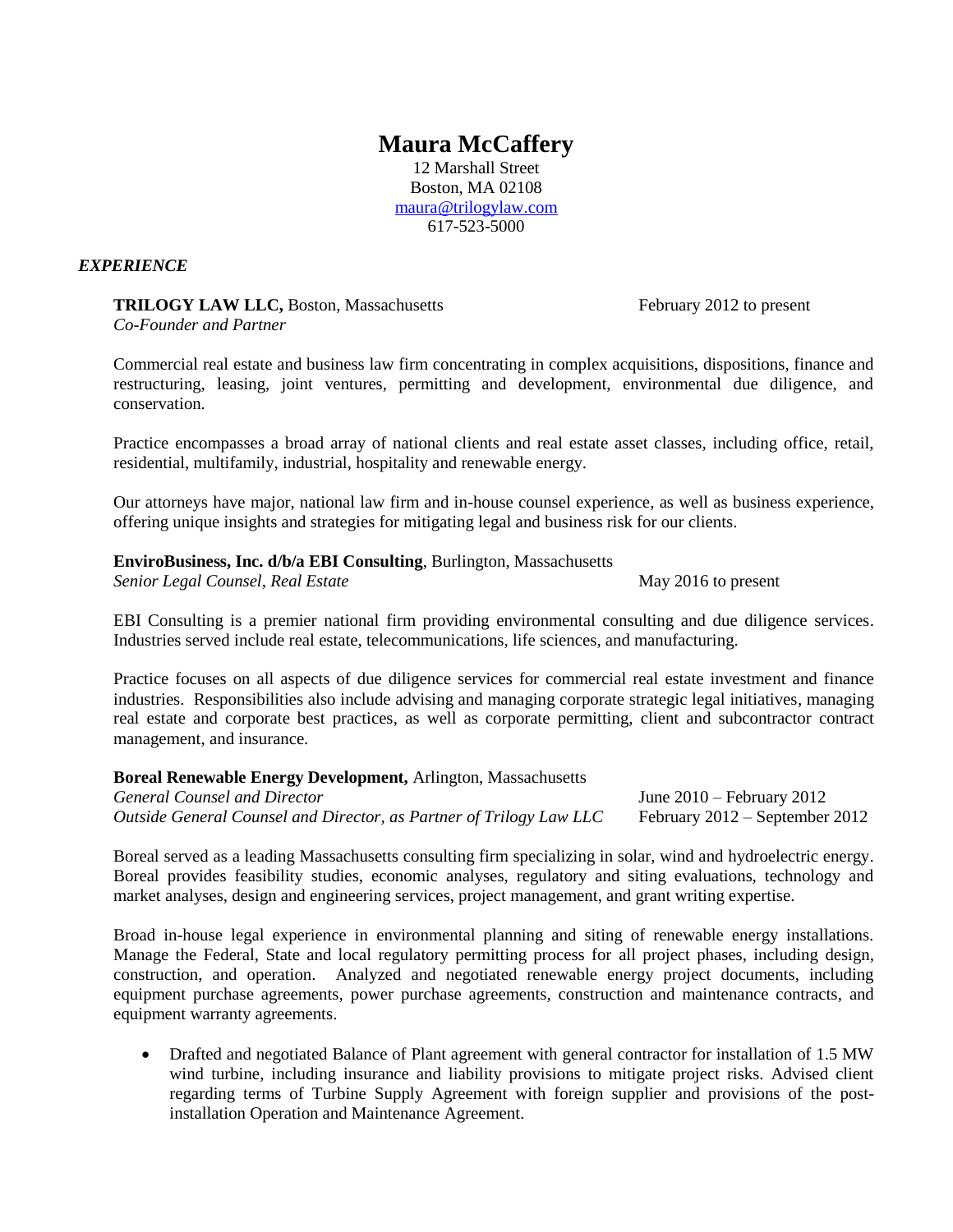- Analyzed Federal, State and local environmental and zoning restrictions for more than twenty-five projects as part of wind and solar feasibility analyses.
- Drafted and negotiated License and Option to Lease Agreements affecting over 100 acres of land subject to State Forestry Management Plans for the installation of wind resource assessment equipment and, if successful, a 6-8 MW wind farm.
	- Served as owner's engineer for full scope of 1.5 MW turbine installation project. Supervised owner's bid process and final award of multi-million dollar contract for Balance of Plant work to construction firm, and coordinated substantial group of owner's consultants.
	- Managed contracting team in drafting and submittal of detailed proposal for retro-commissioning work for the U.S. Department of Veterans Affairs, with a base cost of \$2.4M.

Managed Federal government contracting through two U.S. General Services Administration contracts, including a Blanket Purchase Agreement for Comprehensive Professional Energy Services. Negotiated pricing and contract modifications with Federal government. Managed marketing and business development within the Federal and State government sector. Drafted and negotiated all contracts and confidentiality agreements between Boreal and our clients and service providers.

#### **Bingham McCutchen LLP**, Boston, Massachusetts Spring 1998 - Winter 2002 *Senior Environmental and Land Use Attorney*

Handled environmental and land use matters with a concentration in compliance counseling and transactional due diligence for national and international projects. Clients included large financial institutions, commercial investors, and commercial/industrial operators. Responsibilities involved counseling on compliance with Federal and State environmental laws and regulations; permitting for complex redevelopment projects including air, storm water, wastewater, and wetlands issues; advising and negotiating appropriate environmental insurance coverage; developing remediation strategies for contaminated properties; drafting

and negotiating environmental indemnification agreements; and litigating hazardous waste disputes.

- Counsel to developer of 575+ acre Brownfields site in Massachusetts formerly occupied by a methane gas manufacturing plant. Development plans included a 1.3 million square foot warehouse facility. Permitting issues involved zoning, wetlands, historic preservation, Federal and State Environmental Policy Acts, and water withdrawal. Managed team of environmental consultants.
- Counsel to purchaser of electric utility fossil fuel assets in Massachusetts. Conducted pre-purchase review and analysis of all operational permits including NPDES, water withdrawal, tidelands, and air emissions. Quantified environmental costs for asset bid.
- Counsel to venture capital company during acquisition due diligence for manufacturing facilities in CT, IN, NJ, MA, TX and VT, including facilities engaged in the manufacturing of heavy construction equipment and cast epoxy resin. Analyzed permitting and environmental liability given proximity to several Superfund sites. Negotiated terms, scope, and price of environmental insurance.
- Counsel to fiberglass lift equipment manufacturer in IA and MO regarding Title V air permitting compliance issues; negotiated Administrative Consent Orders.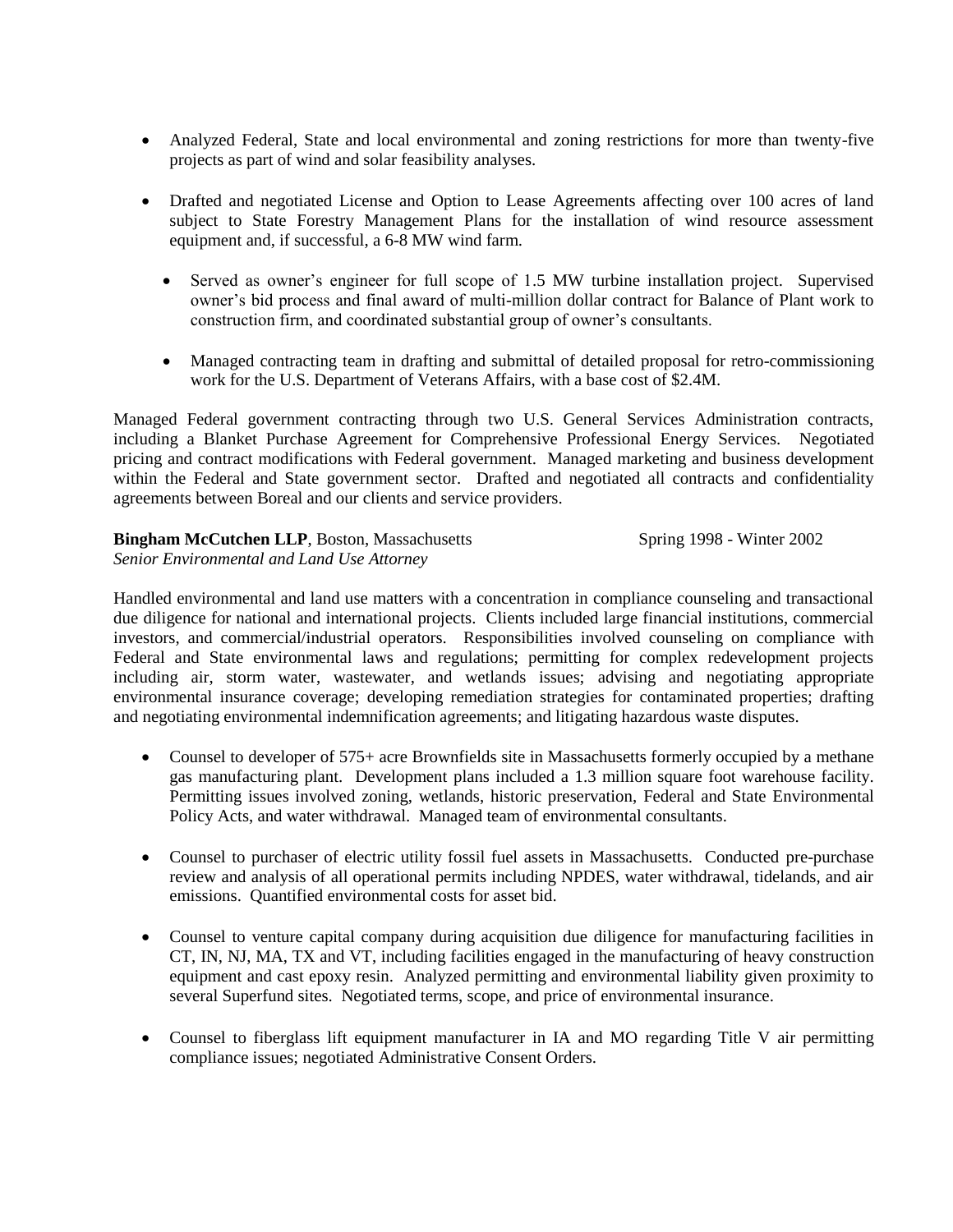• Counsel to owner of apartment complex located adjacent to municipal landfill with methane gas emission issues. Representation included investigation of soil and groundwater impacts, evaluation of odor and air emission concerns, and negotiation with State agency regarding landfill closure.

## **Goulston & Storrs, P.C.**, Boston, Massachusetts Spring 1995 - Spring 1998 *Environmental and Land Use Attorney*

Broad environmental experience with particular focus on permitting and remediating Brownfields sites for commercial redevelopment. Counseled clients regarding real estate acquisition and permit compliance matters, including hazardous materials, air emissions, wastewater, asbestos and wetlands issues, and negotiated environmental insurance coverage. Experience also included developing site remediation strategies and negotiating Consent Orders and Settlement Decrees with Federal and State agencies. Active member of the Massachusetts Brownfields Advisory Committee, focusing on reforming the State environmental liability law.

- Drafted more than a dozen Covenant Not to Sue applications under the State analogous Superfund statute and Prospective Purchaser Agreements.
- Drafted Activity and Use Limitation Agreements, allowing contaminated property to return to legal and environmentally protective uses.
- Represented developer during second phase of a commercial, mixed-use project regarding complex environmental permitting and compliance matters. Issues involved preserving the on-going groundwater treatment system required to address contamination discovered during the construction of the first phase and ensuring that the second phase construction did not exacerbate existing conditions.

**Burns & Levinson LLP**, Boston, Massachusetts Fall 1992 - Spring 1995 *Environmental Compliance and Litigation Attorney*

Handled all aspects of environmental litigation, including prosecuting and defending hazardous waste cases.

- Represented several Potentially Responsible Party groups under Superfund investigations. Reviewed litigation filings including interrogatories and deposition transcripts. Prepared answers to document production requests and interviewed client employees.
- Advised clients regarding internal environmental audit procedures, including implementation of management control practices to minimize industrial accidents and environmental liabilities.
- Assisted industrial client to determine comparative liability for leaking underground storage tanks located on the client's and neighboring properties. Managed environmental consultants and advised regarding remediation strategies.

# *EDUCATION*

**Boston University School of Law**, Boston, Massachusetts, J.D., 1992 Honors: Articles Editor, Annual Review of Banking Law Published Note: *Banks Facing Lender Liability May Find Partial Relief Under Modified Valdez Principles,* 11 Ann. Rev. Banking L. 571 (1992)